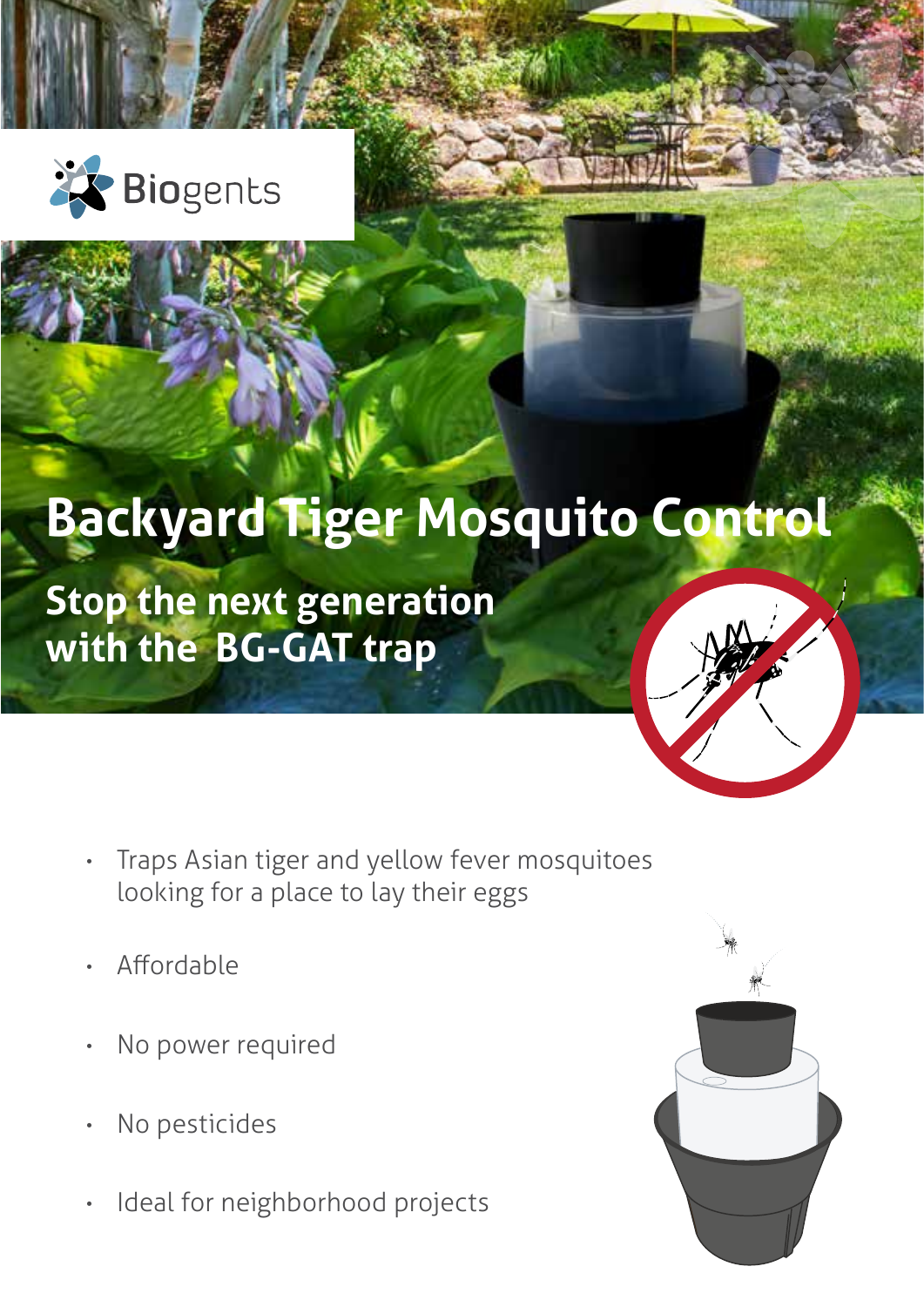# Backyard tiger mosquito control

Biogents BG-GAT (Gravid *Aedes* Trap) is an affordable and easy to use tool that can help you reduce the Asian tiger (*Aedes albopictus)* and yellow fever mosquito (*Aedes aegypti*) population in your backyard.

The trap attracts female Asian tiger and yellow fever mosquitoes that are looking for a place to lay their eggs. It attracts the mosquitoes with water and oviposition cues. In the trap, the mosquitoes are exposed to a sticky surface and die.

#### The BG-GAT trap

- is affordable
- easy to set up
- **heads** no power supply
- does not use pesticides

Its affordability and ease of use makes the BG-GAT well-suited for both the individual backyard mosquito control and for neighborhood vector control programs.

The BG-GATs are available in multiples of 2 or 12.

## "2 + 1" trap solution

The addition of the BG-Mosquitaire suction trap to the BG-GATs adds another dimension to your control effort: While the BG-GAT targets mosquitoes that are looking for a place to lay their eggs, the BG-Mosquitaire targets mosquitoes that are seeking for a bloodmealhost. Therefore, the use of 2 BG-GATs in combination with 1 BG-Mosquitaire is the ideal solution:

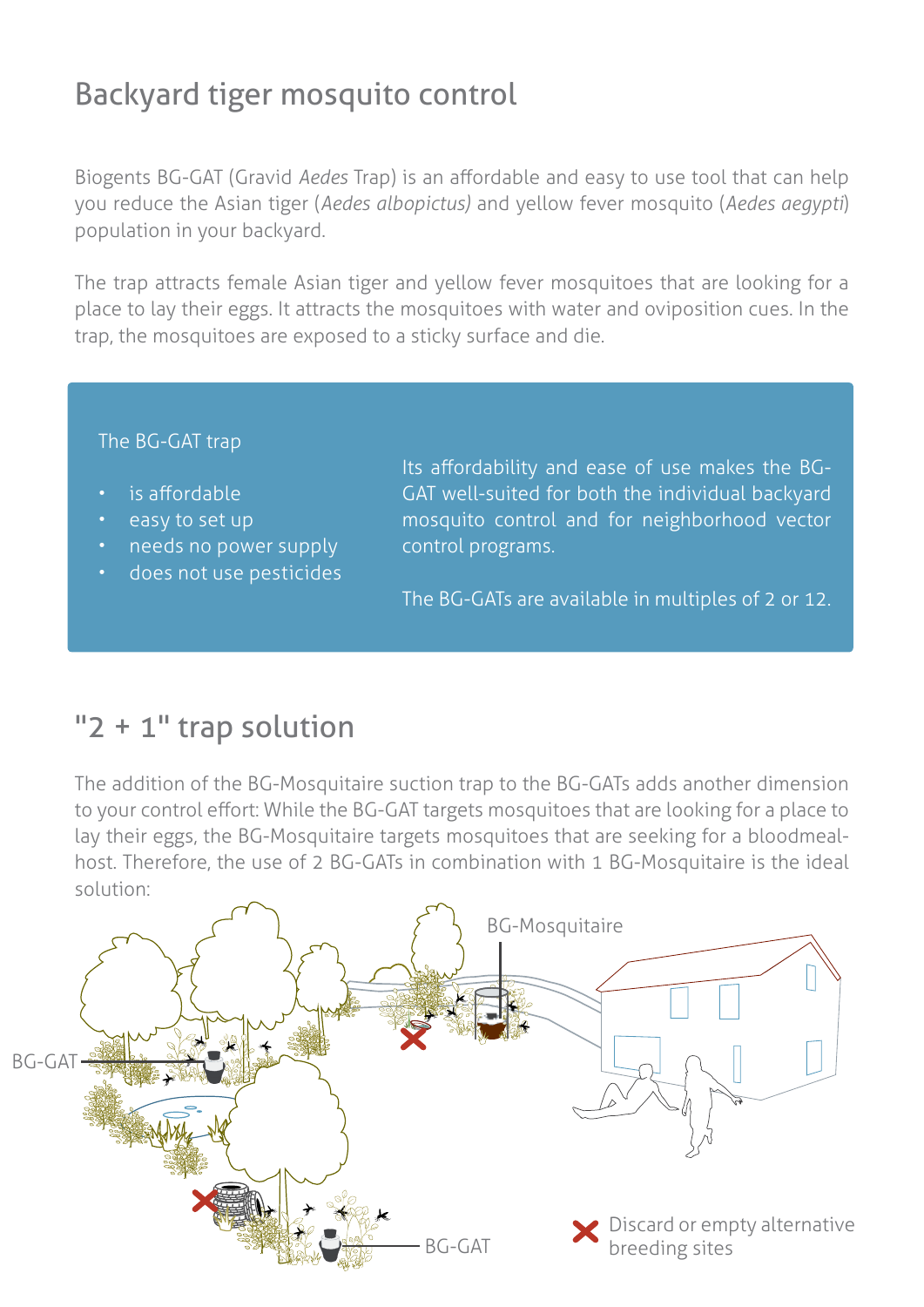

### Placement

The placement of the mosquito trap is an important factor to ensure high catch rates. Therefore, it is best to test different locations!

A humid, shady, and wind-protected location is very attractive to mosquitoes. Also, the black color of the BG-GAT attracts mosquitoes from some distance. Thus, the trap needs to be placed at a shady, humid place where it is readily visible, but protected from rain.



Most effective when competing breeding sites are eliminated!